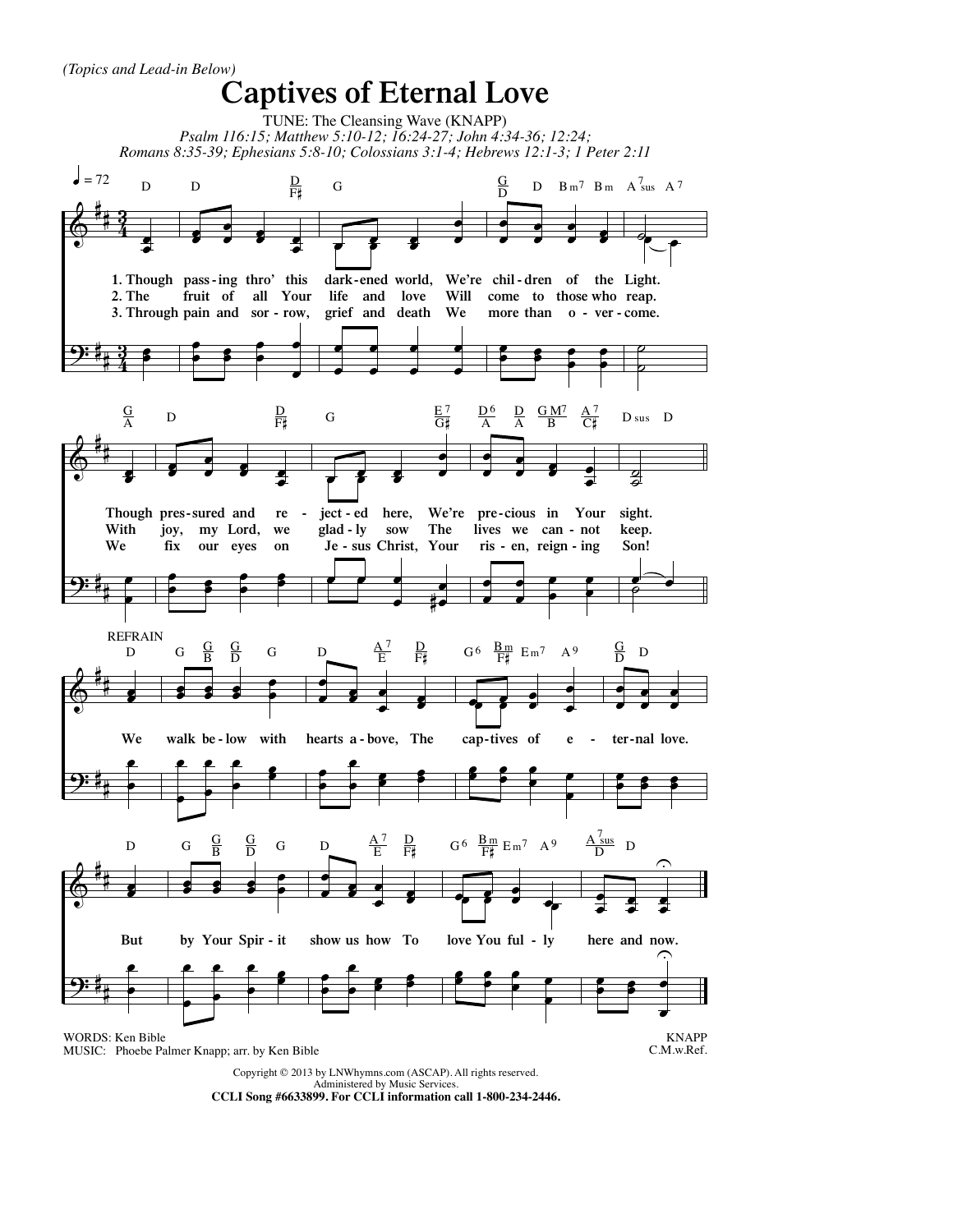- TOPICS: Consecration; Eternal Life; God's Love; Kingdom of God; Light; Serving in Christ's Name; Suffering for Christ; All Saints Day
- LEAD-IN: *Blessed are those who have been persecuted for the sake of righteousness, for theirs is the kingdom of heaven. Blessed are you when people insult you and persecute you, and falsely say all kinds of evil against you because of Me. Rejoice and be glad, for your reward in heaven is great; for in the same way they persecuted the prophets who were before you*. (Matthew 5:10-12, NASB)

LEAD-IN DEVOTIONAL READING:

## **Blessed Are the Persecuted**

Jesus eighth and final beatitude is this:

*Blessed are those who have been persecuted for the sake of righteousness, for theirs is the kingdom of heaven.*

*Blessed are you when people insult you and persecute you, and falsely say all kinds of evil against you because of Me. Rejoice and be glad, for your reward in heaven is great; for in the same way they persecuted the prophets who were before you.* (Matthew 5:10-12, NASB)

The Sermon on the Mount, and particularly the Beatitudes, teach us how to live in the presence of our Father who is almighty, all-wise, all-loving, and always with us. Trusting such a God turns our usual way of living upside-down. Giving now makes sense, not grasping…meekness, not pride…hungering and thirsting after holiness rather than glory and gold. We mourn what others consider normal or even good.

But here, as we suffer persecution and injustice, the opposite happens. In a situation where others mourn, we rejoice. Consider these verses:

*When people insult you and persecute you…rejoice and be glad.* (Matthew 5:11-12, NASB)

*Consider it pure joy, my brothers, whenever you face trials.* (James 1:2, NIV)

*Do not be surprised at the painful trial you are suffering…rejoice.* (1 Peter 4:12-13, NIV)

Why should we rejoice when life is painfully unjust? Why should suffering that is unfair and even life-threatening become a compelling reason for joy? God's Word gives us these reasons:

1. If we suffer for doing the right thing, we are blessed by Sovereign God. He has decreed our eternal well-being. That is reason to celebrate! (Matthew 5:10-12; 1 Peter 3:14; 4:14)